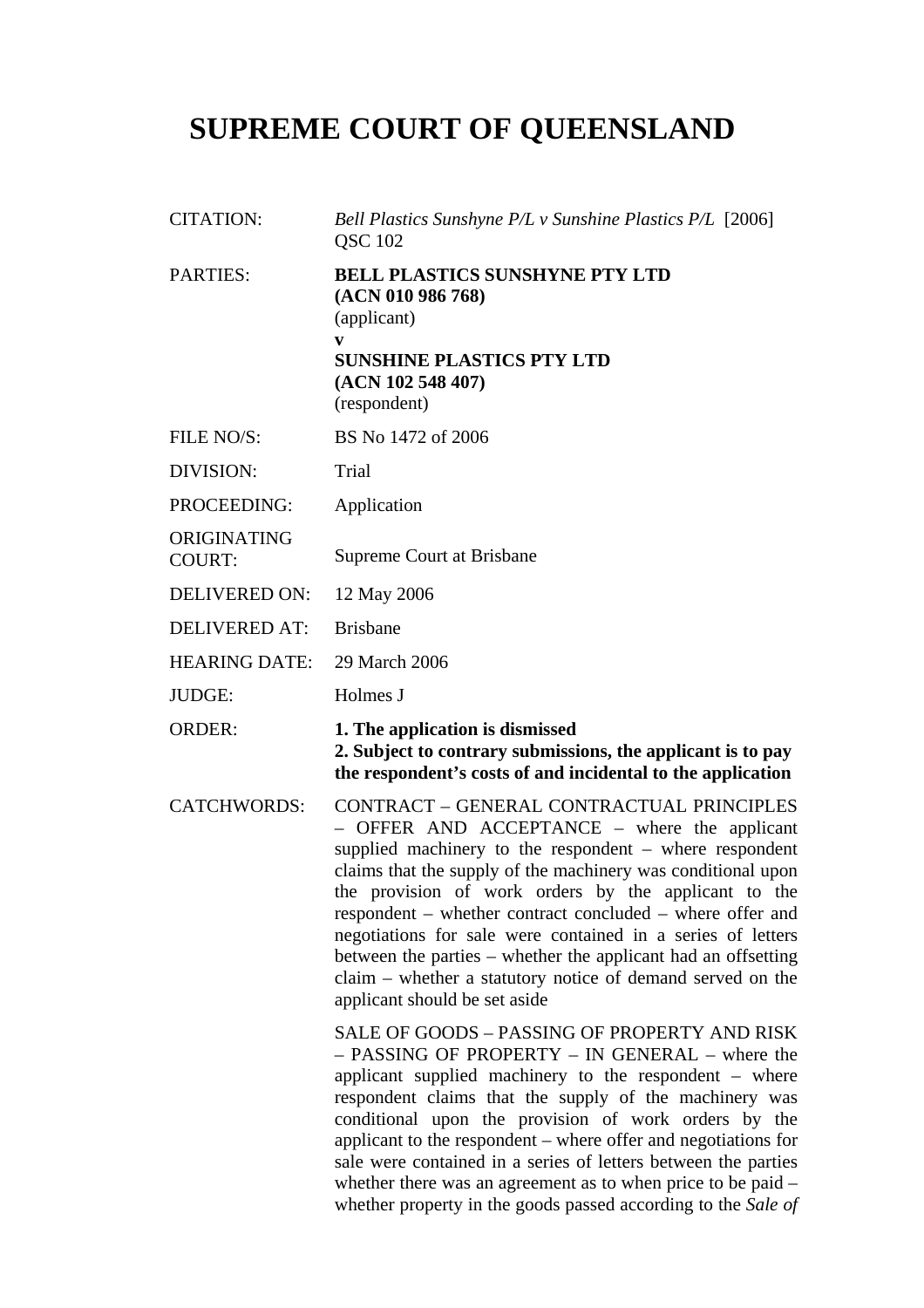*Goods Act 1896* (Qld)

*Corporations Act 2001* (Cth), s 459H *Sale of Goods Act 1986* (Qld)

*Australian Broadcasting Corporation v XIVth Commonwealth Games Ltd* (1988) 18 NSWLR 540, considered *Elm Financial Services Pty Ltd v Macdougal* [2004] NSWC 560, cited *Howard Smith & Company Ltd v Varawa* (1907) 5 CLR 68, considered *Jesseron Holdings Pty Ltd v Middle East Trading Consultants Pty Ltd & Anor (No 2)* (1994) 122 ALR, applied *JJMMR Pty Ltd v LG International Corp* [2003] QCA 519, cited *Macleay Nominees v Belle Property East* [2001] NSWC 743, applied *Royal Premier Pty Ltd v Taleski* [2001] WASCA 48, applied COUNSEL: I A Erskine for the applicant A Crowe SC with B Whitton for the respondent SOLICITORS: Carl Blumen for the applicant Greenhalgh Pickard for the respondent

[1] **HOLMES J**: The applicant seeks to set aside a statutory notice of demand served on it on 7 February 2006. It admits debt in the amount claimed (\$139,077.69) for the supply of plastic products, but contends that it has an offsetting claim, within the meaning of s 459H(5) of the *Corporations Act 2001* (Cth)*,* which exceeds the amount claimed. The offsetting claim arises, the applicant says, from a contract for the sale by the applicant to the respondent of a plastic moulding machine at a price of \$150,000. The respondent, on the other hand, denies that any contract of sale was ever concluded.

*The dealings between the parties* 

- [2] In May 2005, the respondent bought the business of Sunshine Plastics, and its director, Mr Meyer, entered some negotiations with the applicant's director, Mr Bellucci, to obtain moulding work on sub-contract. Mr Bellucci proposed that the applicant would sell its moulding machines to the respondent to enable it to carry out the work. Among the machines discussed were a Remu injection moulding machine and a Kawaguchi machine. A third company associated with the respondent in fact purchased the Kawaguchi machine for the respondent's use in June 2005. According to Mr Meyer, it was agreed that the applicant would, as part of the agreement in respect of the Kawaguchi machine, provide work orders to the respondent of a certain number of crates to be manufactured per annum; but the applicant denies that there was any such condition.
- [3] Meanwhile, the second machine, the Remu, was also under discussion. Mr Bellucci on behalf of the applicant sent a facsimile to the respondent, describing the machine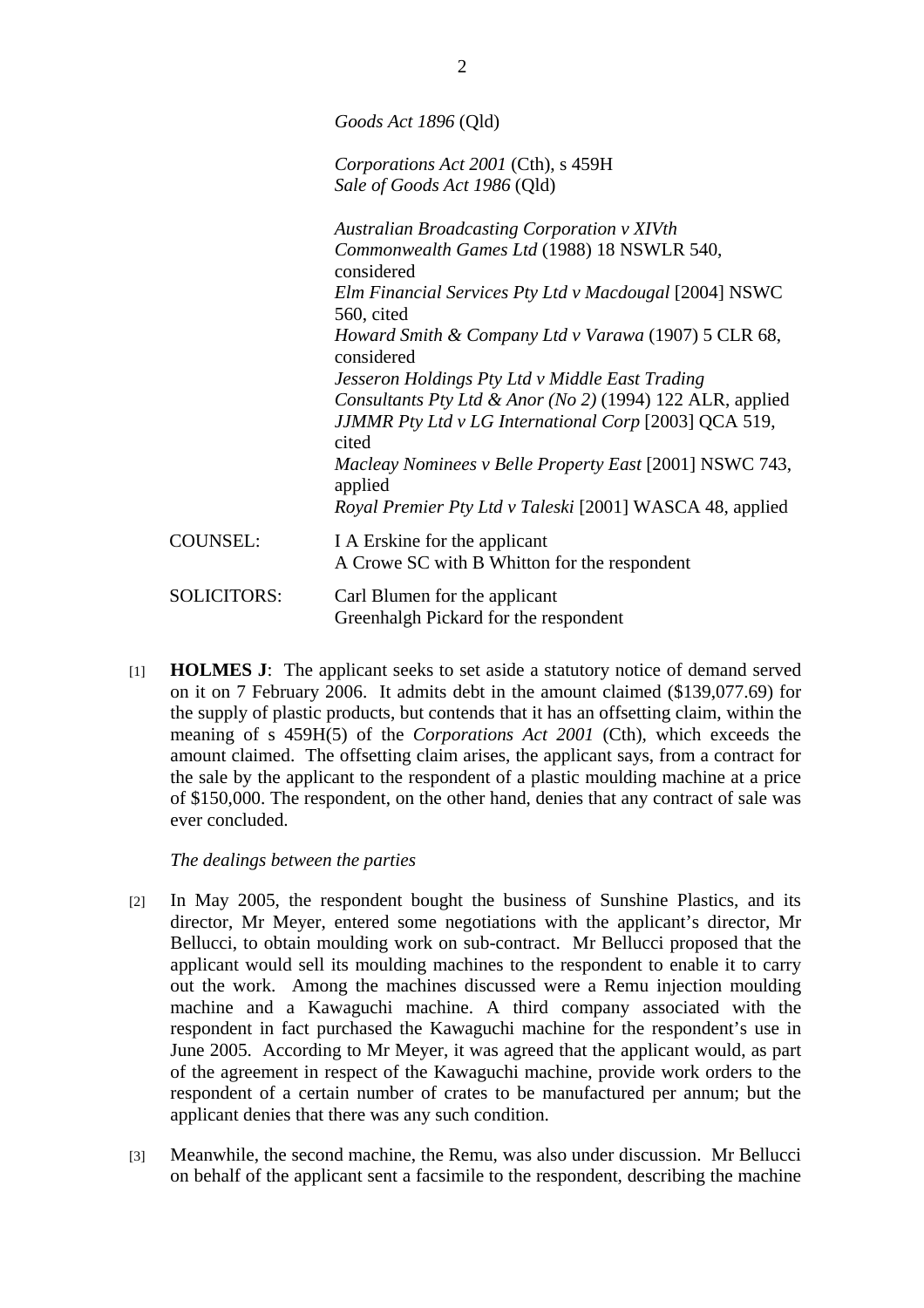and saying that the applicant would like it to be sold with moulding work. The facsimile continued,

"The asking price is \$150,000, which also includes commissioning. The work offered with the machine exceeded [sic] \$60,000 per month. Also this work is very competitively priced."

Attached was a list setting out products and unit numbers, said to represent a monthly average of the work required, with the observation that the work would "go to a competitive price". The facsimile went on,

 "The machine payment could be arranged by amortization - on the moulded parts supplied to Bell."

Although dated 23 May 2005, the facsimile was actually received by the respondent on 15 June 2005; but nothing turns on that time lapse.

[4] According to Mr Meyer, he made some inquiries about the machine's value and formed a view that by itself, that is, without the moulds and dies designed for use with it (which were not, it seems, for sale), "it was worth nothing more than scrap value". On 18 July 2005 he advised Mr Bellucci by telephone that the respondent would put a proposal to him as to purchase of the Remu, emphasising that the respondent's interest in the purchase was driven by the prospect of work orders being provided with it. On 19 July 2005 the respondent sent a letter to the applicant by facsimile, confirming purchase "on the terms offered as outlined in the fax dated 23 May 2005", which, the letter asserts, are as follows:

> "Selling price of the machine is \$150,000, including commissioning. We are to pay for the move from your premises and installation at our premises.

> Once installed, you will commission the machine and make sure it runs efficiently. Work offered with the machine amounts to approximately \$60,000 per month for the products per the attached list and at the prices advised.

> The payment of the machine can be amortized over the future production, the details of which are yet to be agreed."

Attached was a product list setting out items for manufacture with "Agreed Prices".

- [5] It is those pieces of correspondence, the facsimile dated 23 May 2005 and the respondent's letter of 19 July 2005, which the applicant says constituted the contract between the parties. The respondent, on the other hand, says that evidence of their dealings subsequent to that exchange should be examined, and shows that it was merely part of a process of negotiation. There is, of course, authority for the proposition that subsequent acts and statements conduct may be considered in order to determine whether the parties intended to contract<sup>1</sup>.
- [6] After the letter of 19 July, there was some correspondence between the parties about production of various items not expressly linked to provision of the machine. The next relevant step was a facsimile of 9 August 2005 from the applicant, which advised that the machine "would be ready for shipment probably on Tuesday, 16th August 2005." On 10 August 2005 the applicant's solicitor sent Mr Meyer a

 $\frac{1}{1}$ 

*Howard Smith & Company Ltd v Varawa* (1907) 5 CLR 68; *Australian Broadcasting Corporation v XIVth Commonwealth Games Ltd* (1988) 18 NSWLR 540.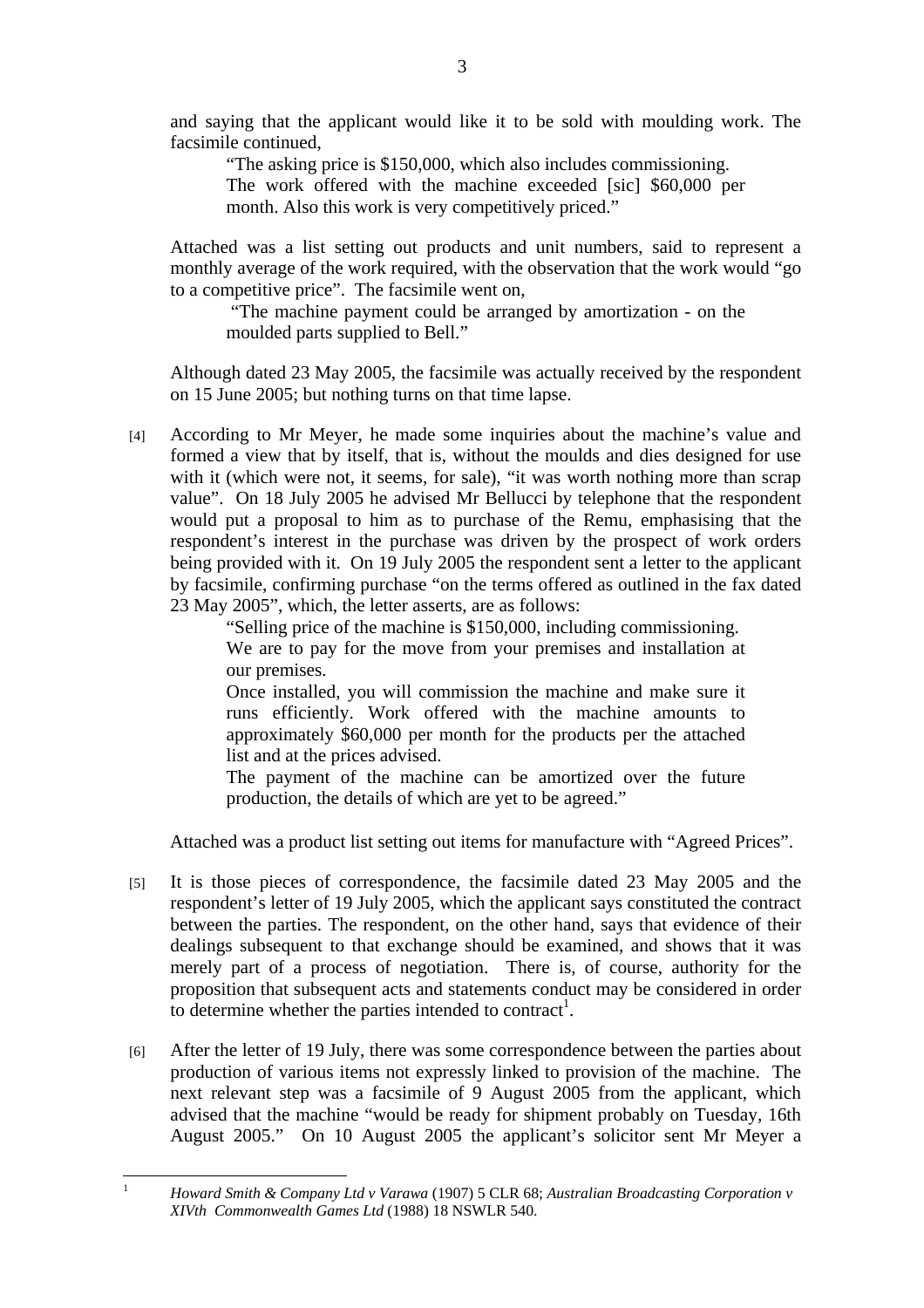guarantee and acknowledgement of debt. The guarantee was expressed to be of the respondent's indebtedness to the applicant. The acknowledgement of debt was formulated as an acknowledgement by the respondent that: it was indebted to the applicant in the sum of \$150,000, the price of the Remu machine; that unless that amount was paid within 12 months, it would pay interest at 10 per cent; that the debt would be paid within 730 days; and that property would pass on full payment.

- [7] Mr Meyer declined to sign the guarantee and indicated he would not sign the acknowledgement of debt unless a clause were inserted referring to the work to be provided worth \$60,000 per month. An amended acknowledgement of debt was sent to him. It contained all the clauses in the previous document with an additional clause to the effect that the respondent would be provided with work to the value of at least \$60,000 per month, but it went on to specify that if the work provided were not completed as required, the applicant could, in its discretion, stop providing it. Mr Meyer refused to sign that document also, because it did not make the existence of the debt conditional upon provision of the work. Nonetheless, the machine was delivered on 22 August and the respondent, according to Mr Meyer's affidavit, commenced using it on 5 September 2005.
- [8] On 12 September 2005, Mr Meyer sent a facsimile to the respondent in which, amongst other things, he asserted that provision of orders to the value of at least \$60,000 per month was "an express condition of accepting the machine", and that it had been agreed that the applicant would withhold 25 per cent of the invoiced value of the products produced on the Remu in payment of the purchase price. In fact, Mr Meyer now says in his affidavit, although there had been discussion of such a withholding, there had been no agreement to that effect.
- [9] In November 2005, Mr Meyer began to raise the issue of outstanding invoices for work done by the respondent. Mr Bellucci responded by saying that he would adhere to the respondent's thirty-day payment requirement "if you pay the Remu as agreed at \$12,500 per month for 12 month". As to that, he says in his affidavit that he "thought an agreement had been reached whereby the respondent would pay \$12,500 each month." He does not explain the basis for that understanding; it presumably is based on repayment of the principal of \$150,000 within 12 months.
- [10] A subsequent letter from Mr Meyer to Mr Bellucci, dated 14 November 2005, maintained that there was no agreement to pay \$12,500 per month, but instead an agreement to pay for the machine after 12 months and only on the condition that orders had been provided worth \$60,000 per month. Since that could not be established in advance, it was necessary that the 12 months lapse in order to determine whether payment was due.
- [11] Relations between the parties continued to deteriorate, with accusation and counteraccusation about whether there had been any agreement for provision of work and whether the work supplied was being adequately performed by the respondent. At the end of January 2006 Mr Bellucci complained that he would have to have the work done elsewhere at short notice, which would not give much time to remove the Remu machine and undertake manufacture. Mr Meyer responded by asking the applicant to remove the machine and settle the account. The statutory demand was served on 7 February 2006. On 14 February 2006 a statement of account dated 31 January was faxed from the applicant to the respondent; it claimed an amount of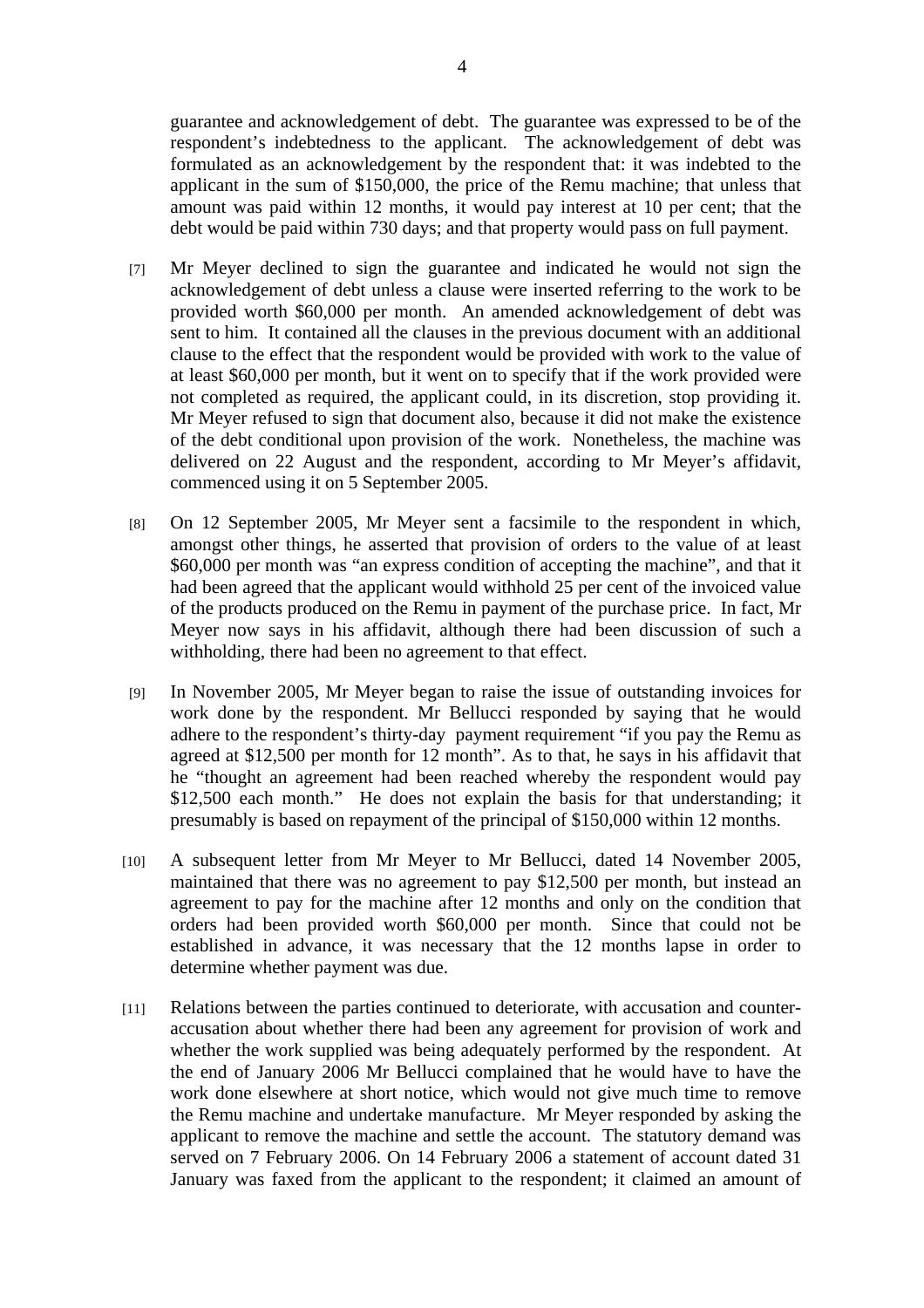\$165,000 for the purchase of the Remu machine, being the price of \$150,000 plus GST.

## *The supporting affidavit*

- [12] In his affidavit filed with and in support of the application to set aside the demand, Mr Bellucci deposed:
	- that the respondent was indebted to the applicant in the sum of \$165,000 (made up of \$150,000 plus GST) for the machine pursuant to the agreement constituted by the facsimile and letter;
	- that the respondent had failed to pay any monies in respect of the purchase price or alternatively had failed to amortise the purchase price against orders for the manufacture of goods;
	- that the respondent had used the machine and done some work and that it had billed the applicant for work performed in a total of \$315,023.39 of which the applicant had paid \$175,945.70;
	- that in January 2006 the respondent refused to carry out further works; and
	- that the applicant intended to commence proceedings against the respondent for difference between the respondent's claim and the money owed in respect of the machine and "for other breaches".

Annexed to the affidavit were the notice of demand; an Australian Securities and Investment Commission search containing the details of the respondent; copies of the facsimile dated 23 May 2005 and the letter of 19 July 2005; the statement showing an outstanding balance of \$165,000 for the purchase of the Remu machine; and copies of orders for work requested by the applicant in January 2006 and not undertaken by the respondent.

## *The applicant's submissions*

- [13] The applicant's submissions depend heavily on a number of the provisions of the *Sale of Goods Act 1896* (Qld). This was, it says, a contract within the meaning of s 4(1) of the Act, which defines a contract of sale as "a contract whereby the seller transfers or agrees to transfer the property in goods to the buyer for a money consideration, called the '**price**'". The facsimile dated 27 May 2005 and the respondent's letter of 19 July 2005 constituted a contract for the sale of the machine at a price of \$150,000, plus GST, with the machine's commissioning thrown in. What was not agreed was the way in which the price was to be paid. Various options were canvassed in the correspondence: payment at the rate of \$4,500 per month, possibly by way of amortisation against work performed by the respondent; payment over two years with no interest payable if the debt were paid in full within 12 months; or payment after 12 months conditional on the applicant providing at least \$60,000 per month in orders.
- [14] The applicant contends that because there was no agreement as to when the price was to be paid, s 30 of the Act*,* which is in the following terms, applies:

"Unless otherwise agreed, delivery of the goods and payment of the price are concurrent conditions, that is to say, the seller must be ready and willing to give possession of the goods to the buyer in exchange for the price, and the buyer must be ready and willing to pay the price in exchange for possession of the goods."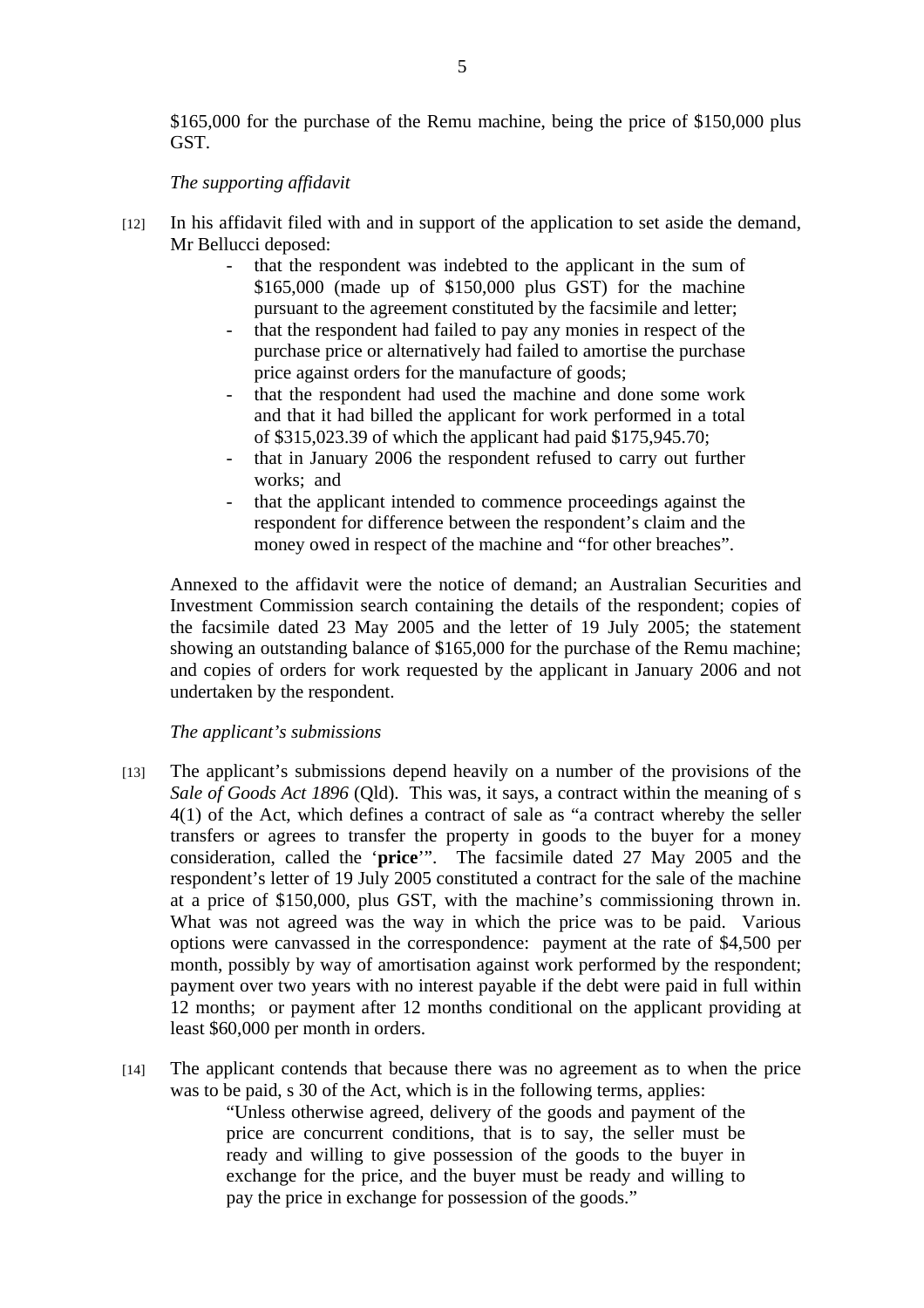By virtue of s 44, the applicant says, it had lost any right of retention once the respondent had lawfully obtained possession of the machine. And under s 37 of the Act, the respondent was deemed to have accepted the machine, because it had retained it beyond a reasonable time without indicating any rejection of it.

- [15] Section 21 of the *Sale of Goods Act* provides, subject to any apparent different intention, rules for determining when property in goods passes. The applicant argues that no different intention is shown: although the acknowledgement of debt had contained a *Romalpa* clause, the respondent had not signed that document. The applicant points then to Rules 2 and 3. Rule 2 provides for the situation where the seller is bound to do something to the goods in order to put them into a deliverable state; Rule 3 applies where goods are in a deliverable state but the seller is bound to do something with reference to them for the purpose of ascertaining the price. In both cases, property does not pass until the thing is done and the buyer has notice of it. But it does not appear, in fact, that Rule 3 can have any application here; there was nothing to be done in order to ascertain the price. Rule 2, arguably might apply, if one regards commissioning as part of the process of rendering the machine deliverable.
- [16] The applicant can, it argues, maintain an action for the price of the machine under s 50(1) of the *Sale of Goods Act* which provides:

"When, under a contract of sale, the property in the goods has passed to the buyer, and the buyer wrongfully neglects or refuses to pay for the goods according to the terms of the contract, the seller may maintain an action against the buyer for the price of the goods."

Alternatively, if the applicant's action were one for damages for non-acceptance of the machine, the measure of damages was the difference between the contract price and the market price. Mr Meyer's statement in his affidavit that the machine "was worth nothing more than scrap value" justified a damages claim of \$165,000.

*The respondent's submissions* 

[17] The respondent argues that the *Sale of Goods Act* applies only to concluded contracts, and no contract was ever concluded; there were, rather, ongoing negotiations. That, it says, is obvious from the continuing correspondence. At the stage at which the letters dated 23 May 2005 and 19 July 2005 passed between the parties, no details as to how payment would be made had been agreed. The mere fact that a price had been agreed did not operate to create a contract. In any event, s 50(1) only permitted an action for the price of goods where property had passed and the buyer had refused to pay for them "according to the terms of the contract". Here there were no terms according to which the buyer was to pay, and the acknowledgement of debt in the letter of 27 January 2006 showed that the applicant's intention was to transfer property in the machine only on payment of the price.

## *Offsetting claim under s 459H*

[18] The expression "offsetting claim" is defined in s 459H(5) of the *Corporations Act*  as meaning,

> "a genuine claim that the company has against the respondent by way of counterclaim, setoff or cross-demand (even if it does not arise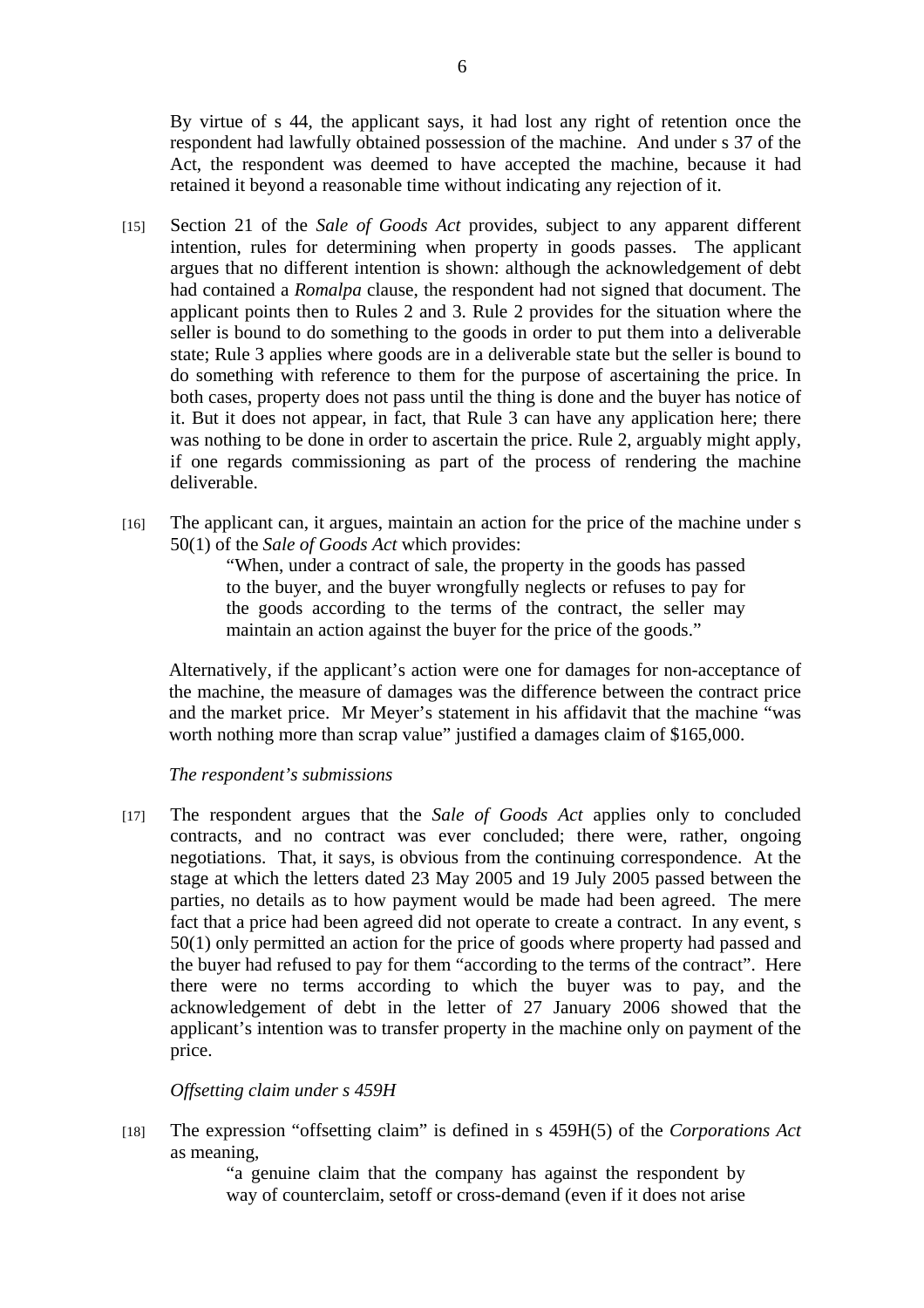out of the same transaction or circumstances as a debt to which the demand relates)".

A "genuine claim", it has been said,

"must not have been manufactured or got up simply for the purpose of defeating the demand made against the company. It must have an existence that is objectively demonstrable independently of the exigencies of the demand that evoked it."<sup>2</sup>

It is enough if any amount claimed is claimed in good faith.<sup>3</sup>

*Genuine offsetting claim for the contract price?* 

- [19] I am inclined to think that no concluded contract did come into existence. There was a lack of any agreement as to how and when payment would be made; the suggestion of amortisation in the facsimile of 23 May and the response of 19 July which again speaks of amortisation as a possibility, "over the future production, the details which are yet to be agreed", smack of "agreement to agree". The parties' subsequent conduct - their debate over whether the acknowledgment of debt and guarantee represented the terms of their agreement and their discussion of the machine being returned to the applicant's possession - speaks against the concluding of the contract by the exchange of the facsimile and letter.
- [20] But assuming that the applicant has at least an argument that there was a concluded contract in the two letters it relies on, that contract clearly contemplated payment at a time other than upon delivery of the machine. There was a consensus that amortisation over future production was an available means of payment. Given that, s 30 had no application: the payment mechanism contemplated was one which was not contemporaneous with delivery but would extend over some period into the future. Nor, given the consensus to that extent, is there any evidence of any refusal to pay for the goods according to the terms of the contract.
- $[21]$  It does not seem, then, that the applicant can meet the requirements of s 50(1) so as to maintain an action for price. Other matters which reinforce that conclusion include the evidence suggesting that property was not intended to pass on delivery of the machine. It is not, I think, necessary to resort to the rules in s 21. Section 20 of the *Sale of Goods Act* provides that property in goods passes to the buyer at the time the parties intend such a transfer, and, in ascertaining that intention,

"regard is to be had to the terms of the contract, the conduct of the parties, and the circumstances of the case."

There is nothing specific in the terms of the contract, but the conduct of the parties certainly suggests that property was not to pass until payment was made. The acknowledgement of debt sent by the applicant made that clear; the respondent (through Mr Meyer) did not dispute that as their mutual intention, but rather confined its disagreement to the absence of any reference to the work to be provided. Similarly, the parties' letters at the end of 2005 and the beginning of 2006 are consistent with that mutual intention: Mr Meyer in his letter of 14 November 2005 suggested movement of the machine either back to the applicant's

 $\frac{1}{2}$ <sup>2</sup> *JJMMR Pty Ltd v LG International Corp* [2003] QCA 519 per McPherson JA at para 18.

*Jesseron Holdings Pty Ltd v Middle East Trading Consultants Pty Ltd & Anor (No 2)* (1994) 122 ALR 717.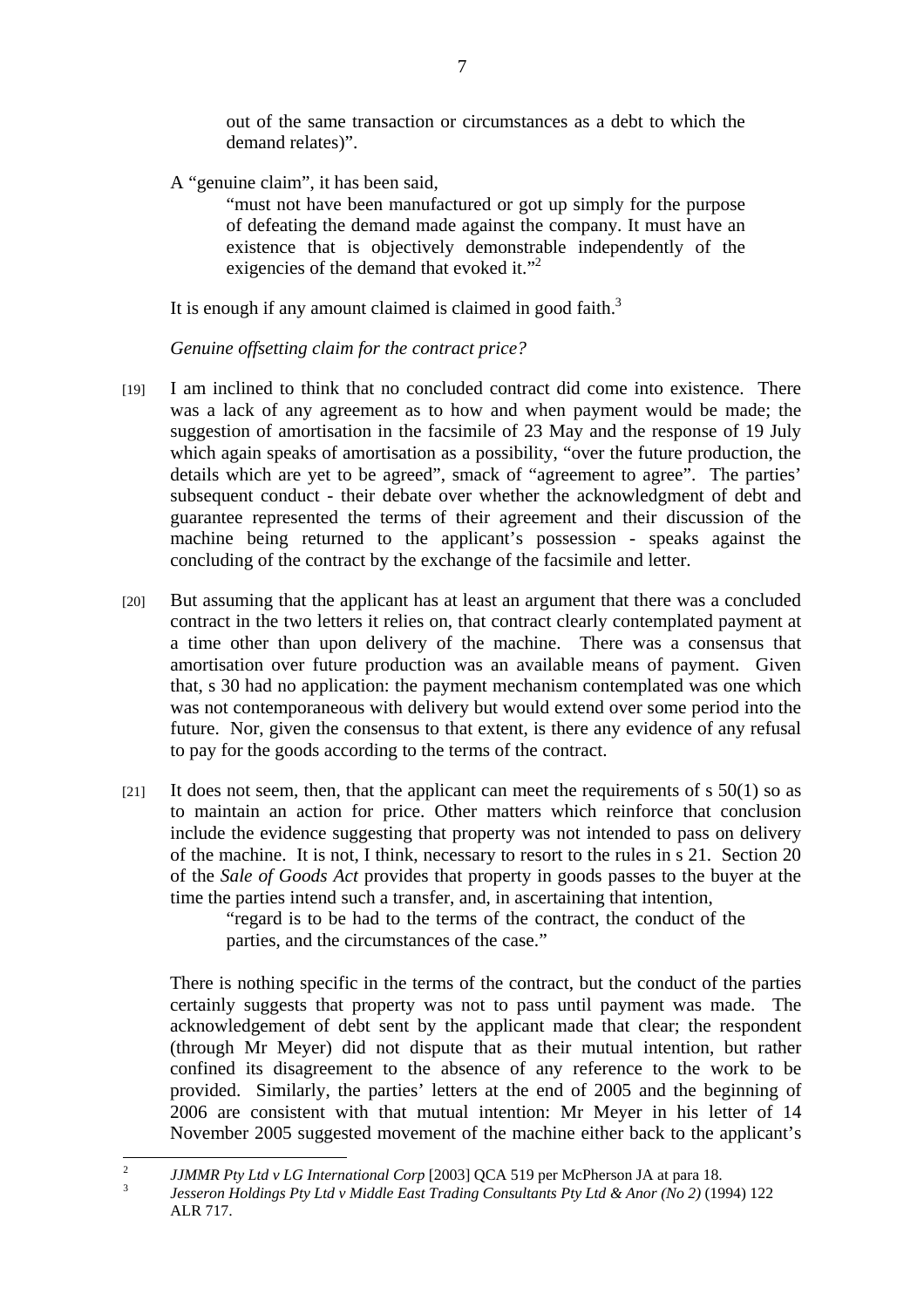premises or to the premises of the party to whom it was sold, while Mr Bellucci's letter of 27 January 2006 and facsimile of 15 February 2006 also spoke of removing the machine from the respondent's possession. It is also, I think, of some significance that no invoice was sent for the price of the machine until February 2006, after service of the notice of demand. The obvious conclusion is that the parties did not intend that the property in the machine would be transferred until payment of the purchase price in full, and it had not, accordingly, passed.

*Genuine offsetting claim for damages?* 

[22] There remains the question of whether the applicant can, as it has submitted, rely instead on a claim for damages for non-acceptance. This was not a claim specifically raised in the affidavit of Mr Bellucci supporting the application to set aside the statutory demand. The only conceivable reference to it is contained in the last substantive subparagraph of the affidavit, which is in these terms:

> "The applicant will commence proceedings against the respondent for the balance between the money owed in the sum of \$165,000.00 and the amount claimed by the respondent in the sum of \$139,077.69 and *for other breaches*."(italics added)

Nothing in Mr Bellucci's supporting affidavit provides any evidence of nonacceptance of the goods, much less of the damages which might be claimed. One could hardly say that the material facts to support such a claim had been identified in that affidavit.

[23] But if one takes a liberal approach and accepts the claim as raised by Mr Bellucci's supporting affidavit, it is still not possible, taking that affidavit with the subsequent material, to say that there is an offsetting claim which would exceed the amount demanded by the respondent. It is true that it is not incumbent on the applicant to establish the amount of its claim with any precision, provided there is

"a plausible and coherent basis for asserting a claim to a sum which, despite elements of uncertainty, can be seem to be, in any event, greater than the amount of the debt the subject of the statutory demand."<sup>4</sup>

[24] The difficulty here is that the applicant has claimed no amount in its material. Rather it seeks as an afterthought to rely on Mr Meyer's throw-away line about the machine having only scrap value, which can hardly be regarded as a serious basis for valuation. There may well exist a market for the machine - Mr Bellucci alluded in his correspondence to other prospective buyers - but one can only speculate as to what the machine would fetch on that market. In order for the damages to exceed \$138,000 (the respondent's claim of \$140,000 less the statutory minimum to support the demand) the market value of the machine would have to be less than \$27,000. But this can only be a matter of speculation; there is simply no evidence on the point. Without such evidence I cannot be satisfied that the applicant has an offsetting claim which exceeds the respondent's claim<sup>5</sup>.

 $\frac{1}{4}$ *Elm Financial Services Pty Ltd v Macdougal* [2004] NSWC 560 at para 19. 5

*Macleay Nominees v Belle Property East* [2001] NSWC 743; *Royal Premier Pty Ltd v Taleski* [2001] WASCA 48